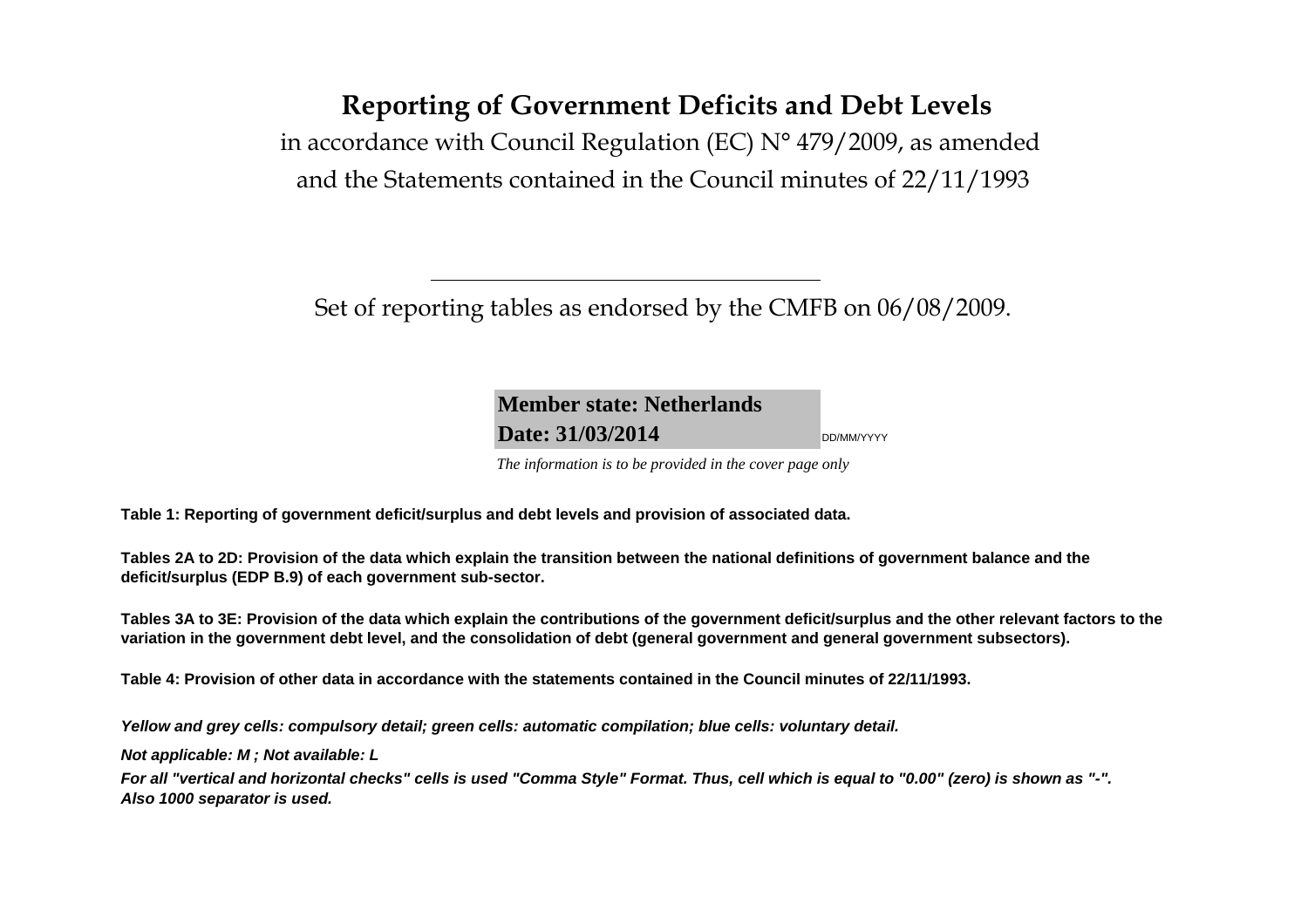# **Table 1: Reporting of government deficit/surplus and debt levels and provision of associated data**

| Member state: Netherlands                                                 |                        |           | Year      |                                            |           |           |  |  |  |
|---------------------------------------------------------------------------|------------------------|-----------|-----------|--------------------------------------------|-----------|-----------|--|--|--|
| Data are in  (millions of units of national currency)<br>Date: 31/03/2014 | <b>ESA 95</b><br>codes | 2010      | 2011      | 2012                                       | 2013      | 2014      |  |  |  |
|                                                                           |                        | final     |           | half-finalizedhalf-finalizedhalf-finalized |           | planned   |  |  |  |
| Net borrowing $(-)/$ net lending $(+)$                                    | EDP <sub>B.9</sub>     |           |           |                                            |           |           |  |  |  |
| General government                                                        | S.13                   | $-30,109$ | $-26,010$ | $-24,323$                                  | $-15,163$ | $-17,267$ |  |  |  |
| - Central government                                                      | S.1311                 | $-23,688$ | $-16,757$ | $-18,787$                                  | $-5,312$  | $-8,667$  |  |  |  |
| - State government                                                        | S.1312                 | M         | M         | M                                          | M         | M         |  |  |  |
| - Local government                                                        | S.1313                 | $-4,813$  | $-2,920$  | $-2,489$                                   | $-1,893$  | $-2,315$  |  |  |  |
| - Social security funds                                                   | S.1314                 | $-1,608$  | $-6,333$  | $-3,047$                                   | $-7,958$  | $-6,285$  |  |  |  |
|                                                                           |                        | final     |           | half-finalizedhalf-finalizedhalf-finalized |           | planned   |  |  |  |
| General government consolidated gross debt                                |                        |           |           |                                            |           |           |  |  |  |
| Level at nominal value outstanding at end of year                         |                        | 372,028   | 393,671   | 427,106                                    | 443,008   | 459,553   |  |  |  |
| By category:                                                              |                        |           |           |                                            |           |           |  |  |  |
| Currency and deposits                                                     | AF.2                   | 435       | 475       | 510                                        | 510       |           |  |  |  |
| Securities other than shares, exc. financial derivatives                  | AF.33                  | 293,786   | 308,657   | 331,098                                    | 347,757   |           |  |  |  |
| Short-term                                                                | AF.331                 | 53,223    | 43,350    | 32,908                                     | 26,064    |           |  |  |  |
| Long-term                                                                 | AF.332                 | 240,563   | 265,307   | 298,190                                    | 321,693   |           |  |  |  |
| Loans                                                                     | AF.4                   | 77,807    | 84,539    | 95,498                                     | 94,741    |           |  |  |  |
| Short-term                                                                | AF.41                  | 14,260    | 19,716    | 28,892                                     | 27,993    |           |  |  |  |
| Long-term                                                                 | AF.42                  | 63,547    | 64,823    | 66,606                                     | 66,748    |           |  |  |  |
| General government expenditure on:                                        |                        |           |           |                                            |           |           |  |  |  |
| <b>Gross fixed capital formation</b>                                      | P.51                   | 21,337    | 20,029    | 19,997                                     | 19,568    | 20,364    |  |  |  |
| <b>Interest (consolidated)</b>                                            | EDP D.41               | 12,188    | 12,335    | 11,367                                     | 10,820    | 10,855    |  |  |  |
| p.m.: Interest (consolidated)                                             | $D.41$ (uses)          | 11,614    | 11,936    | 10,984                                     | 10,417    | 11,049    |  |  |  |
|                                                                           |                        |           |           |                                            |           |           |  |  |  |
| Gross domestic product at current market prices                           | $B.1*g$                | 586,789   | 599,047   | 599,338                                    | 602,658   | 615,440   |  |  |  |

(1) Please indicate status of data: estimated, half-finalized, final.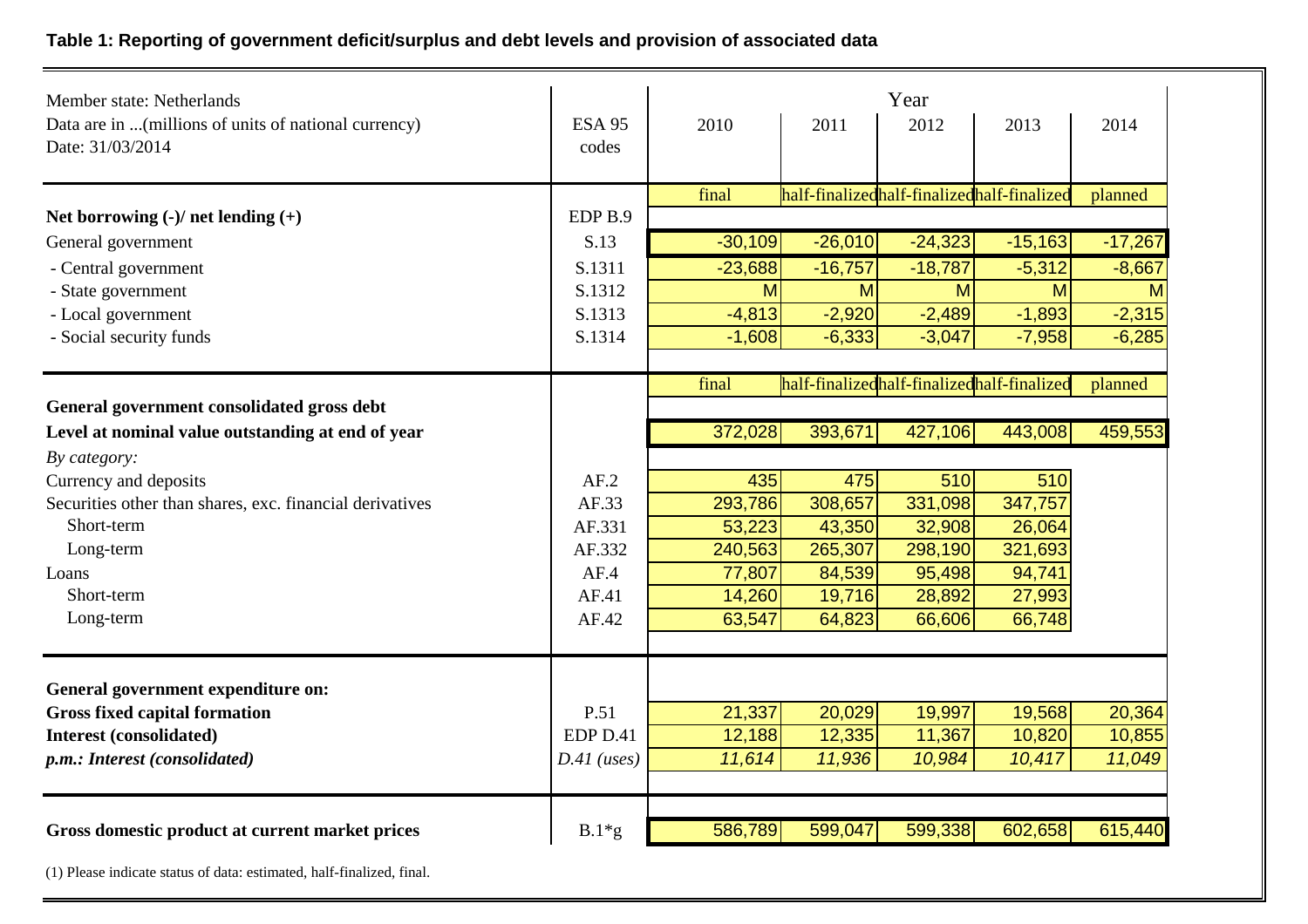#### **Table 2A: Provision of the data which explain the transition between the public accounts budget balance and the central government deficit/surplus**

| Member state: Netherlands<br>Data are in  (millions of units of national currency) | 2010           | 2011           | Year<br>2012     | 2013             | 2014                |                                                                                                    |
|------------------------------------------------------------------------------------|----------------|----------------|------------------|------------------|---------------------|----------------------------------------------------------------------------------------------------|
| Date: 31/03/2014                                                                   |                |                |                  |                  |                     |                                                                                                    |
|                                                                                    |                |                |                  |                  |                     |                                                                                                    |
| Working balance in central government accounts                                     | $-25,778$      | $-21,801$      | $-28,282$        | $-11,525$        | $-13,541$           |                                                                                                    |
| Basis of the working balance                                                       | cash           | cash           | cash             | cash             | cash                |                                                                                                    |
| Financial transactions included in the working balance                             | $-2,441$       | 4,280          | 8,691            | 5,865            | 5,151               |                                                                                                    |
| Loans, granted $(+)$                                                               | 4,652          | 13,830         | 10,103           | 5,915            | 7,051               |                                                                                                    |
| Loans, repayments (-)                                                              | $-5,672$       | $-3,035$       | $-2,028$         | $-2,171$         | $-768$              |                                                                                                    |
| Equities, acquisition (+)                                                          |                | 301            | 2,129            | 4,477            |                     | 0 Of which in 2013 capital injection into ESM (1829 million euros), SNS REAAL (2200 million euros) |
| Equities, sales (-)                                                                | $-1,045$       | $-5,832$       | $-1,156$         | $-1,719$         | $-1,132$            | Of which in 2013 ING sales of equity (1094 million euros)                                          |
| Other financial transactions (+/-)                                                 | $-377$         | $-984$         | $-357$           | $-637$           | $\Omega$            |                                                                                                    |
| of which: transactions in debt liabilities (+/-)                                   | $-1,489$       | $-628$         | $-688$           | $-312$           | $\overline{0}$      |                                                                                                    |
| Detail 1                                                                           | 783            | 11             | $\mathcal{O}$    | 25               | $\mathfrak{o}$      | Bonds Curaçao and St. Maarten                                                                      |
| Detail 2                                                                           | $-1,160$       | $-995$         | $-357$           | $-662$           | 0                   | Other financial transactions                                                                       |
| Non-financial transactions not included in the working balance                     | 429            | 344            | 368              | 174              | 0                   |                                                                                                    |
| Detail 1                                                                           | 429            | 322            | 319              | 141              | 0                   | Balance interest and management fee ING back up faciltiy                                           |
| Detail 2                                                                           |                | 22             | 49               | 33               | $\boldsymbol{o}$    | Balance interest, costs and revenues EFSF                                                          |
|                                                                                    |                |                |                  |                  |                     |                                                                                                    |
| Difference between interest paid (+) and accrued (EDP D.41)(-)                     | 85             | 780            | 349              | 368              | 631                 |                                                                                                    |
| Other accounts receivable (+)                                                      | 2,685          | $-275$         | 590              | 602              | $-508$              |                                                                                                    |
| Detail 1                                                                           | 77             | $-174$         | 170              | $-163$           | $\mathcal{O}$       | Trade credits military equipment expenditure                                                       |
| Detail 2                                                                           | 1,192          | 438            | $-264$           | 627              | 302                 | Correction on cash-based taxes                                                                     |
| Detail 3                                                                           | $-174$         | 52             | $-222$           | 170              | $\boldsymbol{0}$    | In 2002 fees for collection costs, as from 2003 refund on GNI payment to EU                        |
| Detail 4                                                                           | 1,497          | $-788$         | 893              | $\overline{7}$   | $-800$              | Correction on cash-based natural gas revenues                                                      |
| Detail 5                                                                           | $-30$          | 80             | $-17$            | $-16$            | $\mathcal{O}$       | Correction on cash-based auction of radio frequenties                                              |
| Detail 6                                                                           | $-5$           | $-12$          | 30               | $\overline{2}$   | $\boldsymbol{0}$    | Correction on cash-based current transfers to social security funds                                |
| Detail 7                                                                           | 25             | $\mathcal{O}$  | 0                | $-25$            | $\Omega$            | Transfers (current and capital) from non government sectors                                        |
| Detail 8                                                                           | 103            | 129            | 0                | 0                | $-10$               | Other adjustments                                                                                  |
| Other accounts payable (-)                                                         | $-399$         | $-78$          | $-206$           | $-547$           | $-400$              |                                                                                                    |
| Detail 1                                                                           | $-25$          | $-160$         | $-131$           | 0                | $\boldsymbol{o}$    | Trade credits military equipment sales                                                             |
| Detail 2                                                                           | $-5$           | $-5$           | $-5$             | $-4$             | $\boldsymbol{o}$    | Intermediate consumption                                                                           |
| Detail 3                                                                           | $-114$         | 55             | 30               | $-94$            | $\boldsymbol{o}$    | <b>Emission permits</b>                                                                            |
| Detail 4                                                                           | 100            | 387            | $-249$           | $-430$           | $-400$              | Correction on cash-based social assistance benefits in cash                                        |
| Detail 5                                                                           | 32             | $-61$          | $-28$            | $-34$            | $\boldsymbol{0}$    | Correction on cash-based social assistance benefits in kind                                        |
| Detail 6                                                                           | $-178$         | $-256$         | 212              | $-4$             | $\Omega$            | VAT-compensation fund to local government                                                          |
| Detail 7<br>Detail 8                                                               | $-7$<br>$-202$ | $-38$<br> 0    | $-35$<br> 0      | 19<br> 0         | $\mathcal{O}$<br> 0 | Correction on cash-based current transfers to social security funds                                |
|                                                                                    |                |                |                  |                  |                     | Transfers (current and capital) to non government sectors                                          |
| Working balance (+/-) of entities not part of central government                   | M              | M              | M                | M                | M                   |                                                                                                    |
| Net borrowing (-) or net lending (+) of other central government bodies            | 1,772          | 629            | $-44$            | 736              | 0                   |                                                                                                    |
| Detail 1                                                                           |                |                |                  |                  |                     |                                                                                                    |
| Detail 2                                                                           |                |                |                  |                  |                     |                                                                                                    |
| Other adjustments (+/-) (please detail)                                            | $-41$          | $-636$         | $-253$           | $-985$           | $\mathbf{0}$        |                                                                                                    |
| Detail 1                                                                           | $-125$         | $\overline{7}$ | $\boldsymbol{8}$ | $-489$           | 0                   | Clearance with other parts of the State                                                            |
| Detail 2                                                                           | 1,570          | 115            | $\mathcal{O}$    | $\boldsymbol{0}$ | 0                   | Other adjustments due to debt assumption Netherlands Antilles                                      |
| Detail 3                                                                           | $-1,486$       | $-758$         | $-261$           | $-496$           | 0                   | Other adjustments                                                                                  |
| Detail 4                                                                           |                |                |                  |                  |                     |                                                                                                    |
| Detail 5                                                                           |                |                |                  |                  |                     |                                                                                                    |
| Net borrowing (-)/lending(+) (EDP B.9) of central government (S.1311)              | $-23.688$      | $-16,757$      | $-18,787$        | $-5,312$         | $-8.667$            |                                                                                                    |
| (ESA 95 accounts)                                                                  |                |                |                  |                  |                     |                                                                                                    |
|                                                                                    |                |                |                  |                  |                     |                                                                                                    |

(1) Please indicate accounting basis of the working balance: cash, accrual, mixed, other.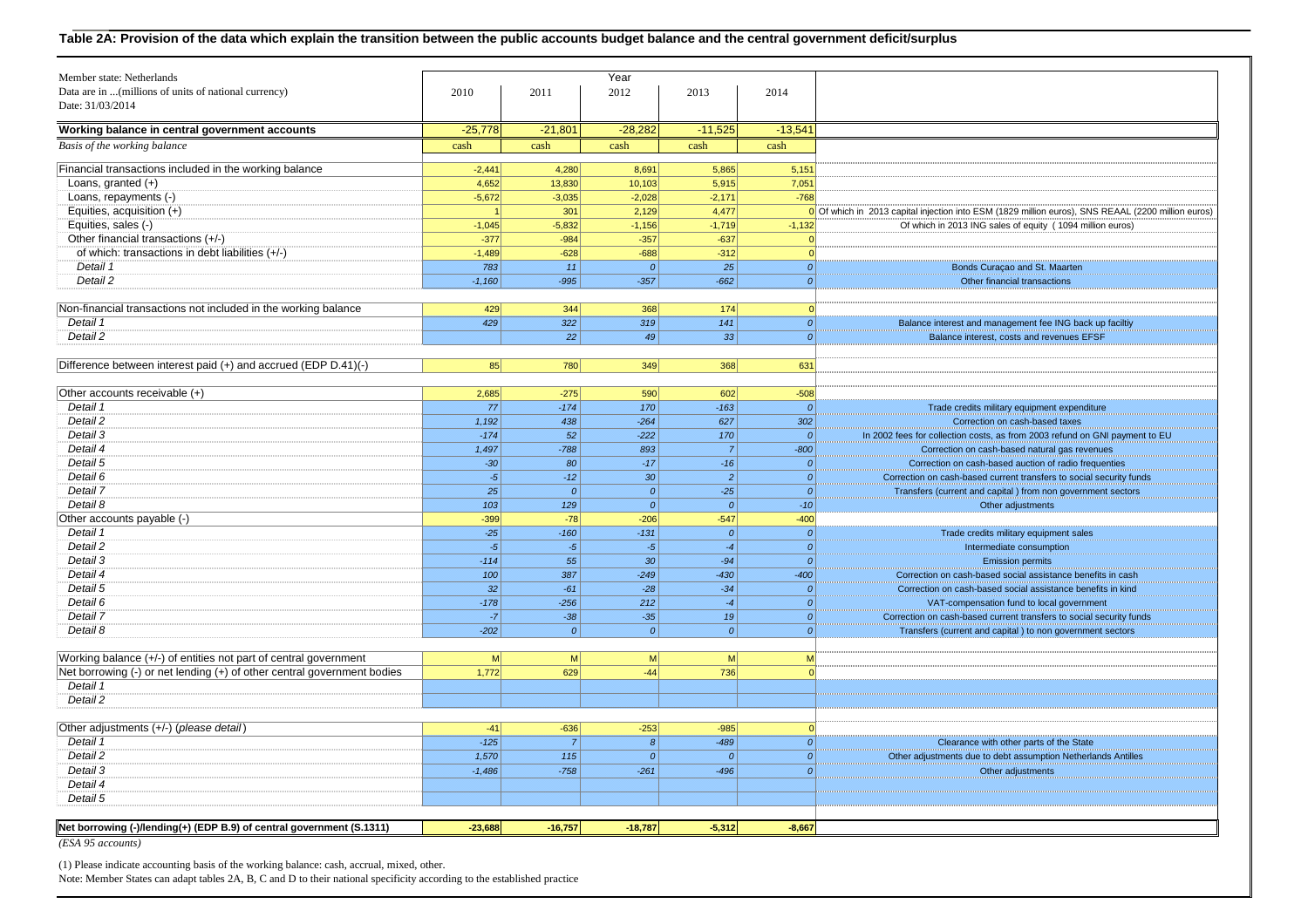## **Table 2B: Provision of the data which explain the transition between the working balance and the state government deficit/surplus**

| Member state: Netherlands                                             |                |                | Year           |              |              |  |
|-----------------------------------------------------------------------|----------------|----------------|----------------|--------------|--------------|--|
| Data are in  (millions of units of national currency)                 | 2010           | 2011           | 2012           | 2013         | 2014         |  |
| Date: 31/03/2014                                                      |                |                |                |              |              |  |
|                                                                       |                |                |                |              |              |  |
| Working balance in state government accounts                          | M              | M              | M              | M            | M            |  |
| Basis of the working balance                                          | (1)            | (1)            | (1)            | (1)          | (1)          |  |
| Financial transactions included in the working balance                | M              | M              | M              | $\mathsf{M}$ | M            |  |
| Loans $(+/-)$                                                         | M              | M <sup>2</sup> | M              | $\mathsf{M}$ | M            |  |
| Equities $(+/-)$                                                      | M              | M <sup>2</sup> | M              | M            | M            |  |
| Other financial transactions (+/-)                                    | M <sup>2</sup> | M <sub>l</sub> | M              | -M           | $\mathsf{M}$ |  |
| of which: transactions in debt liabilities (+/-)                      | M              | M              | M              | $\mathsf{M}$ | $\mathsf{M}$ |  |
| Detail 1                                                              |                |                |                |              |              |  |
| Detail 2                                                              |                |                |                |              |              |  |
|                                                                       |                |                |                |              |              |  |
| Non-financial transactions not included in the working balance        | M <sub>l</sub> | M <sub>l</sub> | M              | $\mathsf{M}$ | $\mathsf{M}$ |  |
| Detail 1                                                              |                |                |                |              |              |  |
| Detail 2                                                              |                |                |                |              |              |  |
|                                                                       |                |                |                |              |              |  |
| Difference between interest paid (+) and accrued (EDP D.41)(-)        | M <sub>l</sub> | M <sup>2</sup> | M <sup>2</sup> | $\mathsf{M}$ | $\mathsf{M}$ |  |
|                                                                       |                |                |                |              |              |  |
| Other accounts receivable (+)                                         | M <sub>l</sub> | M <sup>2</sup> | M <sup>2</sup> | M            | $\mathsf{M}$ |  |
| Detail 1                                                              |                |                |                |              |              |  |
| Detail 2                                                              |                |                |                |              |              |  |
| Other accounts payable (-)                                            | M <sup>2</sup> | M <sub>l</sub> | M <sup>2</sup> | M            | $\mathsf{M}$ |  |
| Detail 1                                                              |                |                |                |              |              |  |
| Detail 2                                                              |                |                |                |              |              |  |
|                                                                       |                |                |                |              |              |  |
| Working balance (+/-) of entities not part of state government        | M              | M              | M              | M            | $\mathsf{M}$ |  |
| Net borrowing (-) or net lending (+) of other state government bodies | M              | M              | M              | -MI          | $\mathsf{M}$ |  |
| Detail 1                                                              |                |                |                |              |              |  |
| Detail 2                                                              |                |                |                |              |              |  |
|                                                                       |                |                |                |              |              |  |
| Other adjustments (+/-) (please detail)                               | M <sub>l</sub> | M              | M              | $\mathsf{M}$ | $\mathsf{M}$ |  |
| Detail 1                                                              |                |                |                |              |              |  |
| Detail 2                                                              |                |                |                |              |              |  |
| Detail 3                                                              |                |                |                |              |              |  |
|                                                                       |                |                |                |              |              |  |
| Net borrowing (-)/lending(+) (EDP B.9) of state government (S.1312)   | M              | M              | M              | $\mathsf{M}$ | M            |  |
| (ESA 95 accounts)                                                     |                |                |                |              |              |  |

(1) Please indicate accounting basis of the working balance: cash, accrual, mixed, other.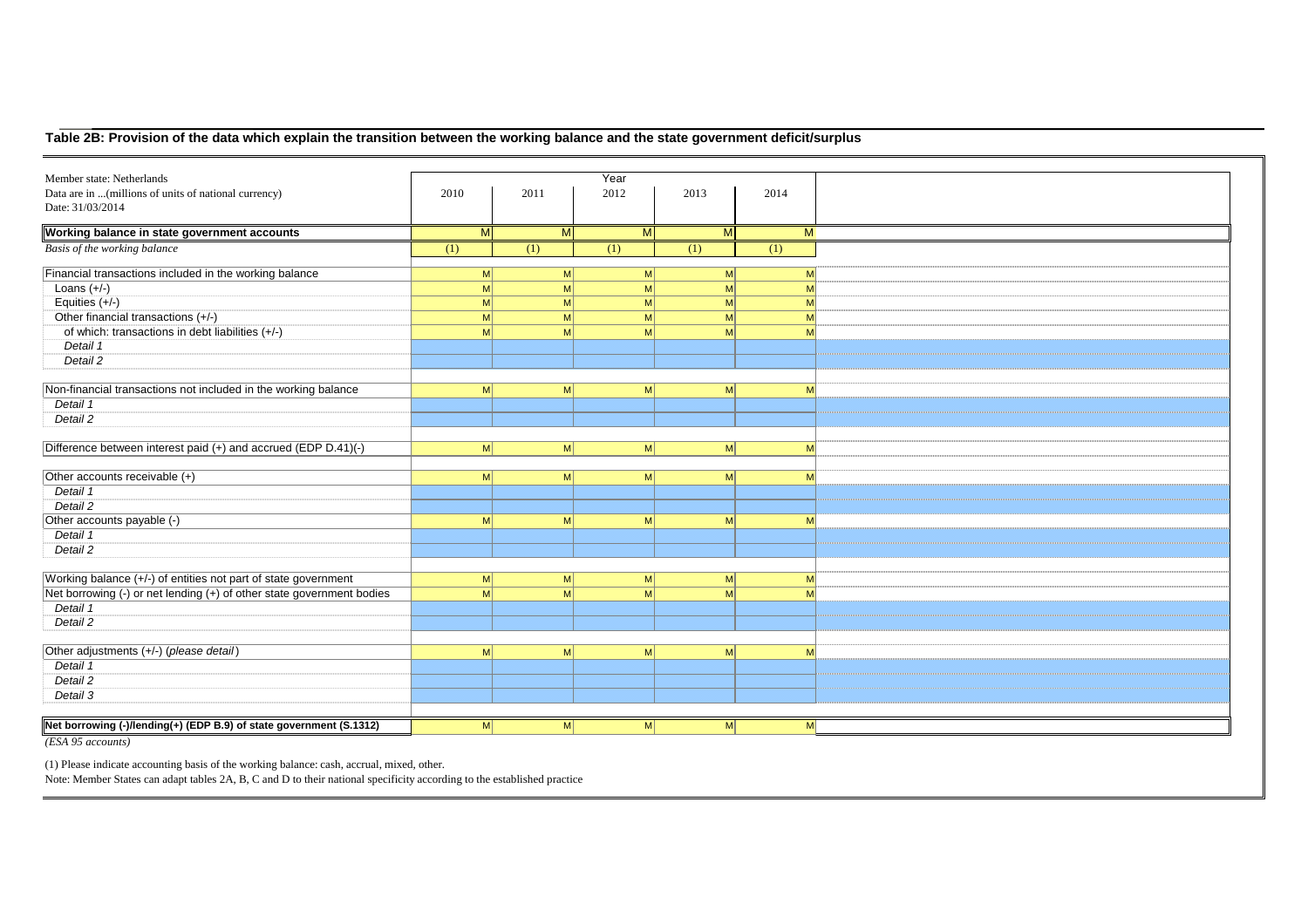## **Table 2C: Provision of the data which explain the transition between the working balance and the local government deficit/surplus**

| Member state: Netherlands                                             |          |                | Year         |           |          |                                                                                        |
|-----------------------------------------------------------------------|----------|----------------|--------------|-----------|----------|----------------------------------------------------------------------------------------|
| Data are in  (millions of units of national currency)                 | 2010     | 2011           | 2012         | 2013      | 2014     |                                                                                        |
| Date: 31/03/2014                                                      |          |                |              |           |          |                                                                                        |
|                                                                       |          |                |              |           |          |                                                                                        |
| Working balance in local government accounts                          | 345      | 306            | 794          | 223       | $\Omega$ |                                                                                        |
| Basis of the working balance                                          | accrual  | accrual        | accrual      | accrual   | accrual  |                                                                                        |
| Financial transactions included in the working balance                | $-117$   | $-918$         | 8            | 291       | $\Omega$ |                                                                                        |
| Loans $(+/-)$                                                         | - Ol     |                | $\Omega$     | - Ol      | $\Omega$ |                                                                                        |
| Equities $(+/-)$                                                      | $-117$   | $-918$         | $\mathsf{R}$ | 291       |          |                                                                                        |
| Other financial transactions (+/-)                                    | $\Omega$ | $\Omega$       | $\Omega$     | 0         |          |                                                                                        |
| of which: transactions in debt liabilities (+/-)                      | $\Omega$ |                | $\Omega$     | $\Omega$  |          |                                                                                        |
| Detail 1                                                              |          |                |              |           |          |                                                                                        |
| Detail 2                                                              |          |                |              |           |          |                                                                                        |
|                                                                       |          |                |              |           |          |                                                                                        |
| Non-financial transactions not included in the working balance        | $-4,877$ | $-4,049$       | $-4,065$     | $-3,762$  |          | Net fixed capital formation and purchase/sales of land plus other payments via balance |
| Detail 1                                                              |          |                |              |           |          |                                                                                        |
| Detail 2                                                              |          |                |              |           |          |                                                                                        |
|                                                                       | $\Omega$ | $\Omega$       |              |           |          |                                                                                        |
| Difference between interest paid (+) and accrued (EDP D.41)(-)        |          |                | 0            | $\vert$ 1 |          | Interest swaps                                                                         |
| Other accounts receivable (+)                                         | $\Omega$ |                |              | $\Omega$  |          |                                                                                        |
| Detail 1                                                              |          |                |              |           |          |                                                                                        |
| Detail 2                                                              |          |                |              |           |          |                                                                                        |
| Other accounts payable (-)                                            | $\Omega$ |                |              | $\Omega$  |          |                                                                                        |
| Detail 1                                                              |          |                |              |           |          |                                                                                        |
| Detail 2                                                              |          |                |              |           |          |                                                                                        |
|                                                                       |          |                |              |           |          |                                                                                        |
| Working balance (+/-) of entities not part of local government        | M        | M <sub>l</sub> | M            | M         | M        |                                                                                        |
| Net borrowing (-) or net lending (+) of other local government bodies | 1,109    | 651            | 621          | 760       | $\Omega$ |                                                                                        |
| Detail 1                                                              | 801      | 435            | 576          | 856       | $\Omega$ | Schools                                                                                |
| Detail 2                                                              | 308      | 216            | 261          | $-64$     | $\Omega$ | Other NPI's belonging to local government                                              |
| Detail 3                                                              |          |                | $-216$       | $-32$     | $\Omega$ | Grossing up small municipalities                                                       |
| Other adjustments (+/-) (please detail)                               | $-1,273$ | 1,090          | 153          | 594       | $-2,315$ |                                                                                        |
| Detail 1                                                              | 2,192    | 2,148          | 1,270        | 1,052     | $\Omega$ | Provisions registered in the working balance                                           |
| Detail 2                                                              | $-377$   | $-120$         | 102          | 3         | $\Omega$ | Internal interest flows etc.                                                           |
| Detail 3                                                              | $-3,088$ | $-938$         | $-1,219$     | $-461$    | $-2,315$ | Transfers from / to reserves and other                                                 |
|                                                                       |          |                |              |           |          |                                                                                        |
| Net borrowing (-)/lending(+) (EDP B.9) of local government (S.1313)   | $-4,813$ | $-2,920$       | $-2,489$     | $-1,893$  | $-2,315$ |                                                                                        |
| $(ESA 95$ $\overline{accounds})$                                      |          |                |              |           |          |                                                                                        |

(1) Please indicate accounting basis of the working balance: cash, accrual, mixed, other.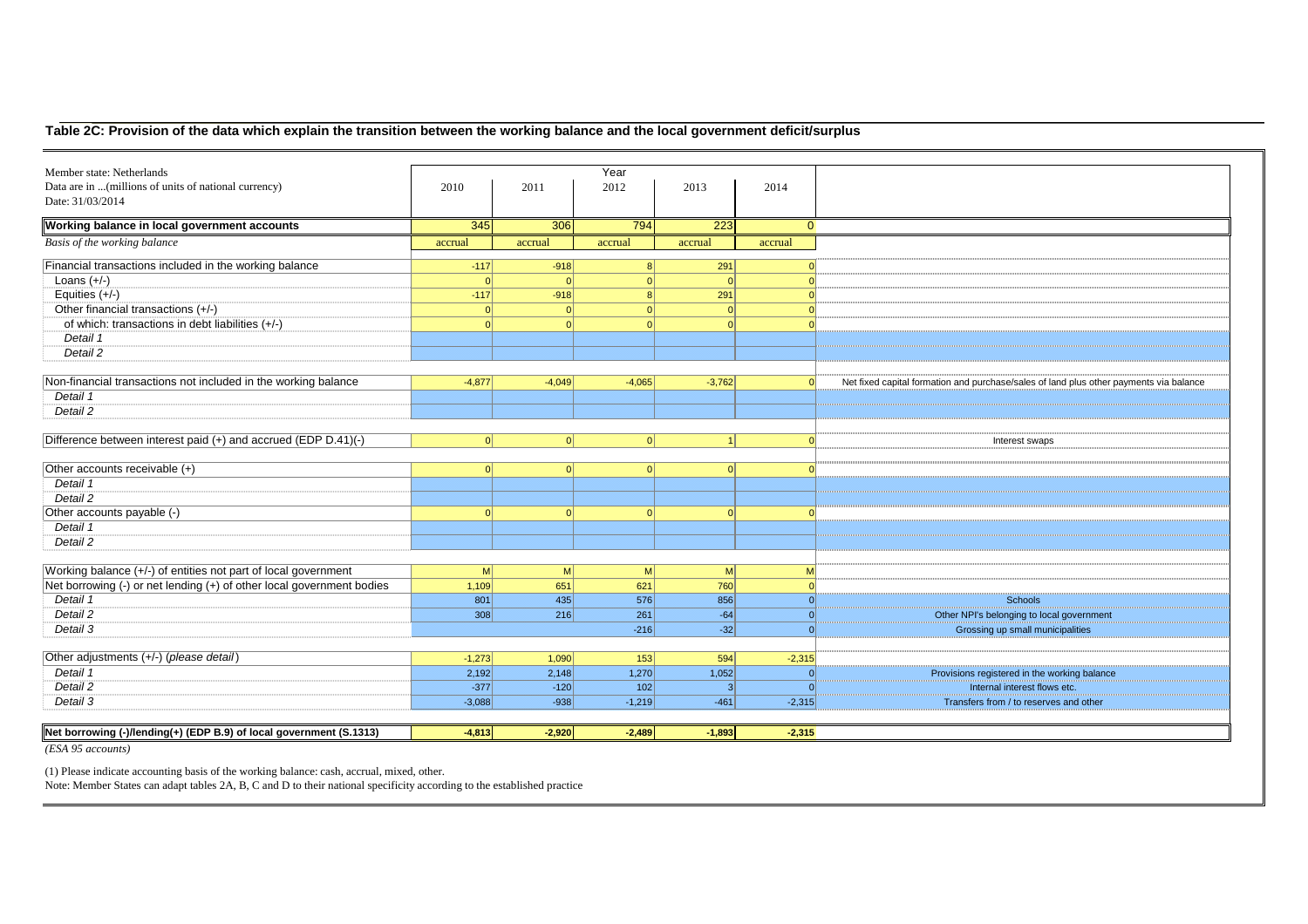## **Table 2D: Provision of the data which explain the transition between the working balance and the social security deficit/surplus**

| Member state: Netherlands                                                               |                |                 | Year     |          |          |                                                                                                          |
|-----------------------------------------------------------------------------------------|----------------|-----------------|----------|----------|----------|----------------------------------------------------------------------------------------------------------|
| Data are in  (millions of units of national currency)                                   | 2010           | 2011            | 2012     | 2013     | 2014     |                                                                                                          |
| Date: 31/03/2014                                                                        |                |                 |          |          |          |                                                                                                          |
| Working balance in social security accounts                                             | $-7,003$       | $-5,306$        | $-3,105$ | $-9,724$ | $-6,285$ |                                                                                                          |
| Basis of the working balance                                                            | accrual        | accrual         | accrual  | accrual  | accrual  |                                                                                                          |
| Financial transactions included in the working balance                                  | $\Omega$       | $\Omega$        | $\Omega$ | $\Omega$ |          |                                                                                                          |
| Loans $(+/-)$                                                                           | $\Omega$       | $\Omega$        | $\Omega$ | $\Omega$ |          |                                                                                                          |
| Equities $(+/-)$                                                                        | $\Omega$       | $\Omega$        | $\Omega$ | $\Omega$ |          |                                                                                                          |
| Other financial transactions (+/-)                                                      | $\Omega$       | $\Omega$        | $\Omega$ | $\Omega$ |          |                                                                                                          |
| of which: transactions in debt liabilities (+/-)                                        | $\Omega$       | $\Omega$        |          | $\Omega$ |          |                                                                                                          |
| Detail 1                                                                                |                |                 |          |          |          |                                                                                                          |
| Detail 2                                                                                |                |                 |          |          |          |                                                                                                          |
| Non-financial transactions not included in the working balance                          | 54             | 17 <sup>1</sup> | 35       | 29       |          | Net fixed capital formation                                                                              |
| Detail 1                                                                                |                |                 |          |          |          |                                                                                                          |
| Detail 2                                                                                |                |                 |          |          |          |                                                                                                          |
|                                                                                         |                |                 |          |          |          |                                                                                                          |
| Difference between interest paid (+) and accrued (EDP D.41)(-)                          | 0              | 0               | 0        | 0        |          |                                                                                                          |
| Other accounts receivable (+)                                                           | $-410$         | $-1,115$        | $-46$    | 1,646    |          |                                                                                                          |
| Detail 1                                                                                | 212            | 334             | $\Omega$ | $\Omega$ |          | Adjustment for reclaims of the health care insurance act (ZVW) on hospitals not taken into account in WB |
| Detail 2                                                                                | $-622$         | $-1,449$        | $-46$    | 1,646    |          | The tax authority source for the social contributions is used                                            |
|                                                                                         |                |                 |          |          |          |                                                                                                          |
| Other accounts payable (-)                                                              | $-22$          | $-15$           |          | $-7$     |          |                                                                                                          |
| Detail 1                                                                                | $-22$          | $-15$           |          | $-7$     |          | The Ministry of Finance data are used to obtain accrued interest                                         |
| Detail 2                                                                                |                |                 |          |          |          |                                                                                                          |
| Working balance (+/-) of entities not part of social security funds                     | $\Omega$       | $\Omega$        | $\Omega$ | $\Omega$ |          |                                                                                                          |
| Net borrowing (-) or net lending (+) of other social security bodies                    | 5,817          | 37              | 43       | 52       |          |                                                                                                          |
| Detail 1                                                                                | 5,774          |                 |          |          |          | One - off revenue due to liquidation of fund Algemene Kas                                                |
| Detail 2                                                                                | 43             | 37              | 43       | 52       | $\Omega$ | Transactions affecting B.9 that are part of the sector S1314 but are not considered in the WB            |
|                                                                                         |                |                 |          |          |          |                                                                                                          |
| Other adjustments (+/-) (please detail)                                                 | $-44$          | 49              | 25       | 46       |          |                                                                                                          |
| Detail 1                                                                                | $-46$          | 50              | 26       | 45       | $\Omega$ | Transfers from / to reserves                                                                             |
| Detail 2                                                                                | $\overline{2}$ | $-1$            | $-1$     |          | $\Omega$ | <b>Balancing corrections</b>                                                                             |
| Detail 3                                                                                |                |                 |          |          |          |                                                                                                          |
|                                                                                         |                |                 |          |          |          |                                                                                                          |
| Net borrowing (-)/lending(+) (EDP B.9) of social security (S.1314)<br>(ESA 95 accounts) | $-1.608$       | $-6,333$        | $-3.047$ | $-7.958$ | $-6.285$ |                                                                                                          |

(1) Please indicate accounting basis of the working balance: cash, accrual, mixed, other.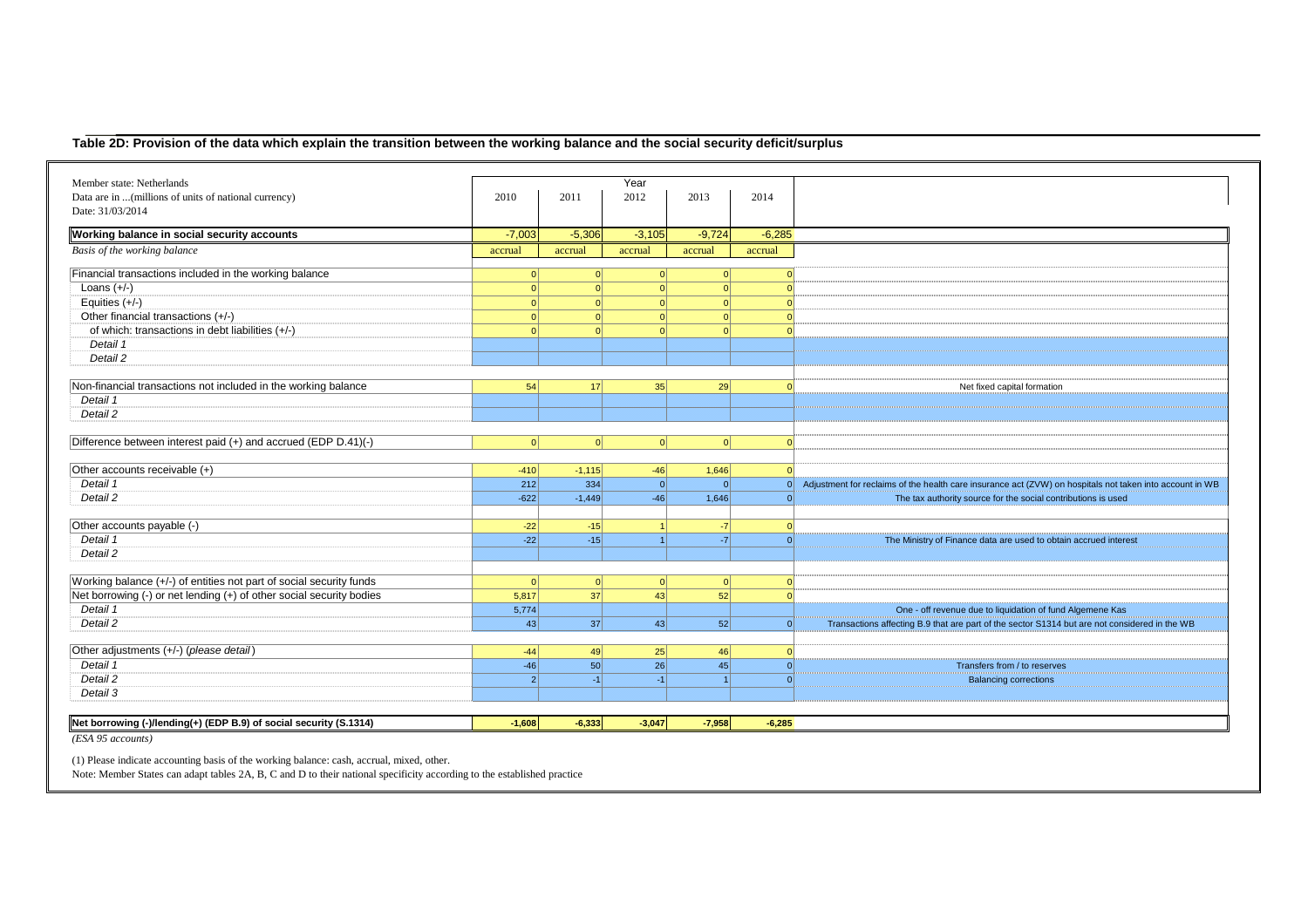#### **Table 3A: Provision of the data which explain the contributions of the deficit/surplus and the other relevant factors to the variation in the debt level (general government)**

| Member state: Netherlands                                                              |          | Year     |                 |          |  |
|----------------------------------------------------------------------------------------|----------|----------|-----------------|----------|--|
| Data are in  (millions of units of national currency)                                  | 2010     | 2011     | 2012            | 2013     |  |
| Date: 31/03/2014                                                                       |          |          |                 |          |  |
| Net borrowing(+)/lending(-)(EDP B.9) of general government (S.13)*                     | 30,109   | 26,010   | 24,323          | 15,163   |  |
| Net acquisition $(+)$ of financial assets $(2)$                                        | $-1,238$ | $-5,386$ | 9,113           | 264      |  |
| Currency and deposits (F.2)                                                            | $-3,490$ | 767      | $-797$          | $-2.568$ |  |
| Securities other than shares (F.3)                                                     | $-973$   | $-1,330$ | $-1,983$        | $-5,944$ |  |
| Loans $(F.4)$                                                                          | $-1,330$ | 476      | 8,643           | 5,044    |  |
| $Increase (+)$                                                                         |          |          |                 |          |  |
| Reduction (-)                                                                          |          |          |                 |          |  |
| Short term loans (F.41), net                                                           | $-282$   | $-233$   | 516             | 1,045    |  |
| Long-term loans (F.42)                                                                 | $-1,048$ | 709      | 8,127           | 3,999    |  |
| $Increase (+)$                                                                         |          |          |                 |          |  |
| Reduction (-)                                                                          |          |          |                 |          |  |
| Shares and other equity (F.5)                                                          | $-773$   | $-6,176$ | 1,063           | 3,353    |  |
| Portfolio investments, net <sup>(2)</sup>                                              | $\Omega$ | $\Omega$ | $\Omega$        |          |  |
| Shares and other equity other than portfolio investments                               | $-773$   | $-6,176$ | 1,063           | 3,353    |  |
| $Increase (+)$                                                                         | 1,070    | 313      | 2,197           | 5,072    |  |
| Reduction (-)                                                                          | $-1,843$ | $-6,489$ | $-1,134$        | $-1,719$ |  |
| Other financial assets (F.1, F.6 and F.7)                                              | 5,328    | 877      | 2,187           | 379      |  |
|                                                                                        |          |          |                 |          |  |
| Adjustments <sup>(2)</sup>                                                             | $-5,152$ | 990      | $-144$          | 531      |  |
| Net incurrence (-) of liabilities in financial derivatives (F.34)                      | $\Omega$ | 0        | $\Omega$        |          |  |
| Net incurrence (-) of other liabilities (F.5, F.6 and F.7)                             | $-4,360$ | 1,434    | 2,178           | $-3,649$ |  |
|                                                                                        |          |          |                 |          |  |
| Issuances above(-)/below(+) nominal value                                              | $-2,454$ | $-1,319$ | $-2,028$        | $-527$   |  |
| Difference between interest (EDP D.41) accrued(-) and paid <sup>(4)</sup> (+)          | 388      | 623      | $-141$          | 149      |  |
| of which: interest flows attributable to swaps and FRAs                                | $-574$   | $-399$   | $-383$          | $-403$   |  |
| Redemptions of debt above(+)/below(-) nominal value                                    | $-46$    | $\Omega$ | 18 <sup>1</sup> |          |  |
|                                                                                        |          |          |                 |          |  |
| Appreciation(+)/depreciation(-) <sup>(3)</sup> of foreign-currency debt <sup>(5)</sup> | 1,320    | 252      | $-171$          | $-278$   |  |
| Changes in sector classification (K.12.1) <sup>(5)</sup> (+/-)                         | $\Omega$ | 0        | 0               | 4,828    |  |
| Other volume changes in financial liabilities (K.7, K.8, K.10) <sup>(5)</sup> (-)      | $\Omega$ | 0        | $\Omega$        |          |  |
|                                                                                        |          |          |                 |          |  |
| <b>Statistical discrepancies</b>                                                       | 25       | 29       | 143             | $-56$    |  |
| Difference between capital and financial accounts (B.9-B.9f)                           | $\Omega$ | $\Omega$ | $\Omega$        |          |  |
| Other statistical discrepancies (+/-)                                                  | 25       | 29       | 143             | $-56$    |  |
| Change in general government (S.13) consolidated gross debt (1, 2)                     | 23,744   | 21,643   | 33,435          | 15,902   |  |

(1) A positive entry in this row means that nominal debt increases, a negative entry that nominal debt decreases. (4) Including capital uplift

(2) Consolidated within general government.

 $(5)$  AF.2, AF.33 and AF.4. At face value.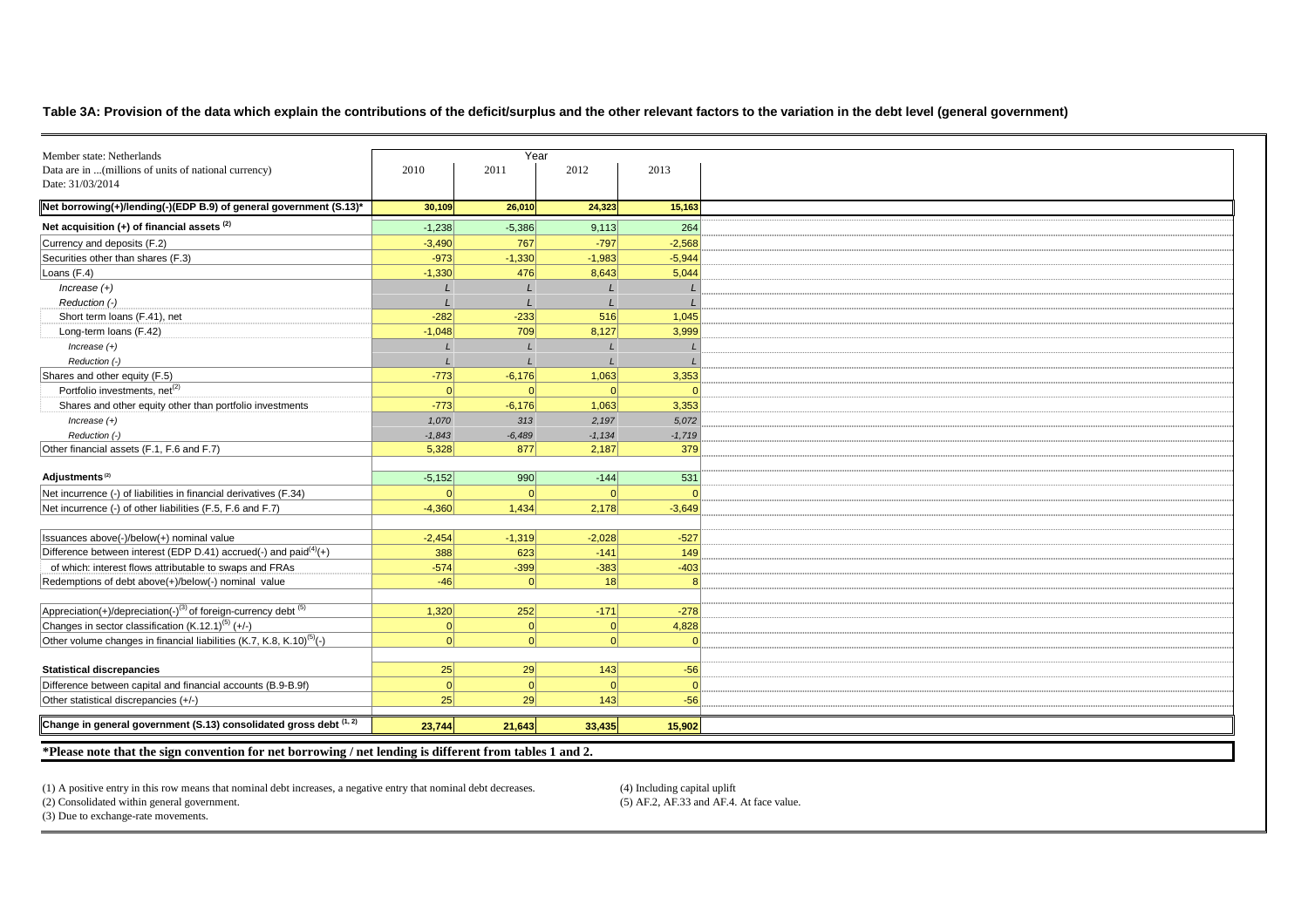#### **Table 3B: Provision of the data which explain the contributions of the deficit/surplus and the other relevant factors to the variation in the debt level and the consolidation of debt (central government)**

| Member state: Netherlands                                                              |           | Year     |          |          |
|----------------------------------------------------------------------------------------|-----------|----------|----------|----------|
| Data are in  (millions of units of national currency)                                  | 2010      | 2011     | 2012     | 2013     |
| Date: 31/03/2014                                                                       |           |          |          |          |
|                                                                                        |           |          |          |          |
| Net borrowing(+)/lending(-)(EDP B.9) of central government (S.1311)*                   | 23,688    | 16,757   | 18,787   | 5,312    |
| Net acquisition $(+)$ of financial assets $(2)$                                        | $-3,135$  | $-654$   | 17,071   | 10,417   |
| Currency and deposits (F.2)                                                            | 190       | 512      | $-414$   | 196      |
| Securities other than shares (F.3)                                                     | $-2,772$  | $-2,187$ | $-1,765$ | $-4,042$ |
| Loans (F.4)                                                                            | $-2,955$  | 6,590    | 17,624   | 10,002   |
| Increase $(+)$                                                                         | 9,112     | 9,425    | 19,652   | 12,173   |
| Reduction (-)                                                                          | $-12,067$ | $-2.835$ | $-2,028$ | $-2,171$ |
| Short term loans (F.41), net                                                           | $-2,690$  | 3,252    | 8,200    | 6,199    |
| Long-term loans (F.42)                                                                 | $-265$    | 3,338    | 9.424    | 3,803    |
| $Increase (+)$                                                                         | 3,334     | 6,173    | 11,452   | 5,974    |
| Reduction (-)                                                                          | $-3,599$  | $-2,835$ | $-2,028$ | $-2,171$ |
| Shares and other equity (F.5)                                                          | $-486$    | $-5,506$ | 1,049    | 2,792    |
| Portfolio investments, net <sup>(2)</sup>                                              | M         | M        | M        | M        |
| Shares and other equity other than portfolio investments                               | $-486$    | $-5,506$ | 1,049    | 2,792    |
| $Increase (+)$                                                                         | 1,070     | 313      | 2,183    | 4,511    |
| Reduction (-)                                                                          | $-1,556$  | $-5,819$ | $-1,134$ | $-1,719$ |
| Other financial assets (F.1, F.6 and F.7)                                              | 2,888     | $-63$    | 577      | 1,469    |
|                                                                                        |           |          |          |          |
| Adjustments <sup>(2)</sup>                                                             | $-1,716$  | $-279$   | $-1,870$ | 1,560    |
| Net incurrence (-) of liabilities in financial derivatives (F.34)                      | $\Omega$  | 0        | $\Omega$ | C        |
| Net incurrence (-) of other liabilities (F.5, F.6 and F.7)                             | $-945$    | 170      | 439      | $-2,517$ |
|                                                                                        |           |          |          |          |
| Issuances above(-)/below(+) nominal value                                              | $-2,468$  | $-1,319$ | $-2,028$ | $-527$   |
| Difference between interest (EDP D.41) accrued(-) and paid $(4)$ (+)                   | 394       | 623      | $-141$   | 149      |
| of which: interest flows attributable to swaps and FRAs                                | $-574$    | $-399$   | $-383$   | $-404$   |
| Redemptions of debt above(+)/below(-) nominal value                                    | $\vert$ 0 | 0        | 18       | 8        |
|                                                                                        |           |          |          |          |
| Appreciation(+)/depreciation(-) <sup>(3)</sup> of foreign-currency debt <sup>(5)</sup> | 1,303     | 247      | $-158$   | $-251$   |
| Changes in sector classification (K.12.1) <sup>(5)</sup> (+/-)                         | 0         | 0        | $\Omega$ | 4,698    |
| Other volume changes in financial liabilities (K.7, K.8, K.10) <sup>(5)</sup> (-)      | $\Omega$  | $\Omega$ | $\Omega$ | $\Omega$ |
|                                                                                        |           |          |          |          |
| <b>Statistical discrepancies</b>                                                       | 9         | 19       | 210      | $-2$     |
| Difference between capital and financial accounts (B.9-B.9f)                           | $\Omega$  | 0        | $\Omega$ | $\Omega$ |
|                                                                                        | 9         |          |          |          |
| Other statistical discrepancies (+/-)                                                  |           | 19       | 210      | $-2$     |
| Change in central government (S.1311) consolidated gross debt $(1, 2)$                 |           |          |          |          |
|                                                                                        | 18,846    | 15,843   | 34,198   | 17,287   |
|                                                                                        |           |          |          |          |
| Central government contribution to general government debt (a=b-c) <sup>(5</sup>       | 323,032   | 335,197  | 361,713  | 374,267  |
| Central government gross debt (level) (b) (2, 5)                                       | 336,966   | 352,809  | 387,007  | 404,294  |
| Central government holdings of other subsectors debt (level) (c) <sup>(5)</sup>        | 13,934    | 17.612   | 25,294   | 30,027   |

**\*Please note that the sign convention for net borrowing / net lending is different from tables 1 and 2.** 

(1) A positive entry in this row means that nominal debt increases, a negative entry that nominal debt decreases. (2) Consolidated within central government.

 $(5)$  AF.2, AF.33 and AF.4. At face value.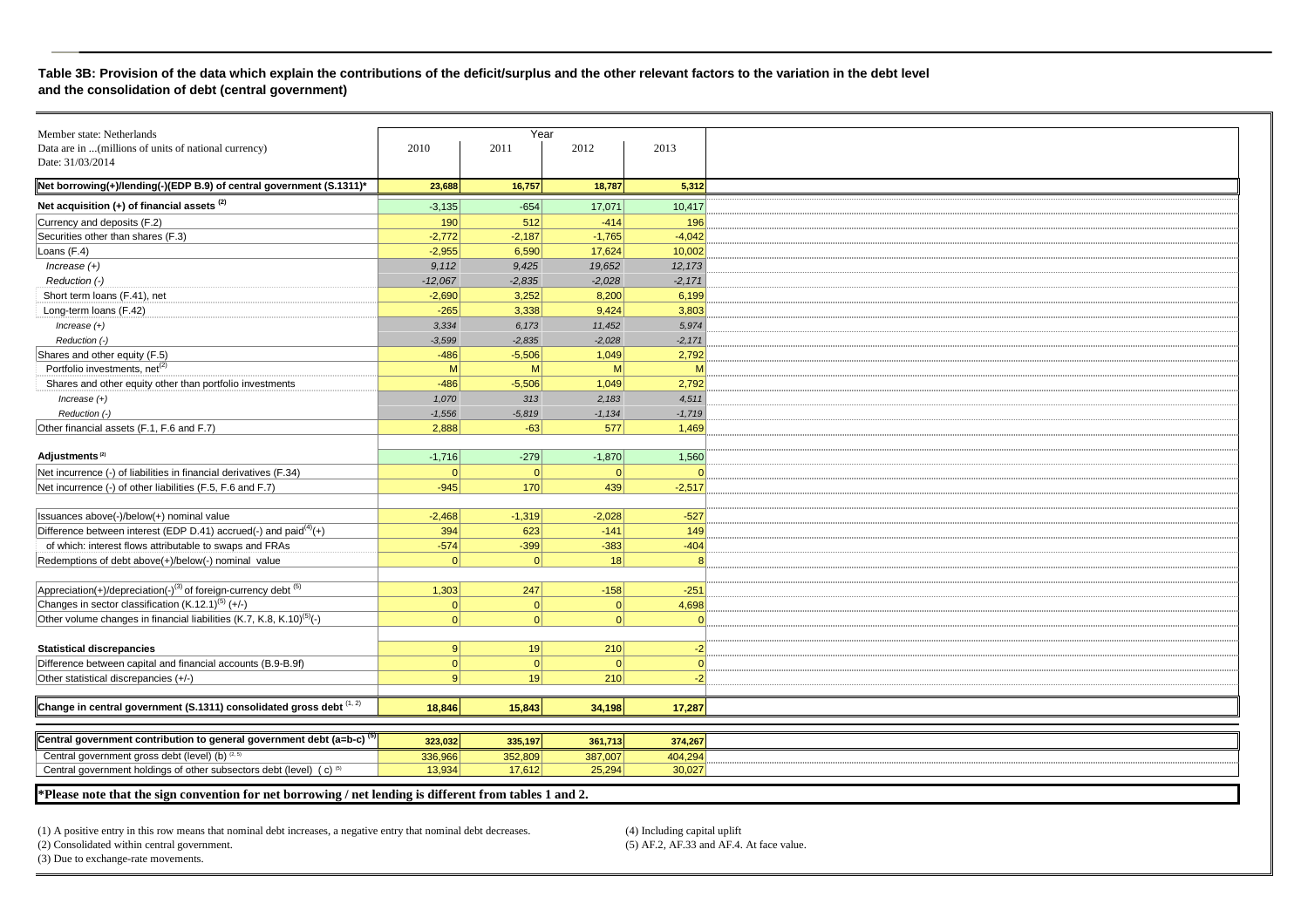#### **Table 3C: Provision of the data which explain the contributions of the deficit/surplus and the other relevant factors to the variation in the debt level and the consolidation of debt (state government)**

| Member state: Netherlands                                                                             |                  | Year                        |                |                             |
|-------------------------------------------------------------------------------------------------------|------------------|-----------------------------|----------------|-----------------------------|
| Data are in  (millions of units of national currency)                                                 | 2010             | 2011                        | 2012           | 2013                        |
| Date: 31/03/2014                                                                                      |                  |                             |                |                             |
|                                                                                                       |                  |                             |                |                             |
| Net borrowing(+)/lending(-)(EDP B.9) of state government (S.1312)*                                    | M                | M                           | M              | M                           |
| Net acquisition (+) of financial assets <sup>(2)</sup>                                                | M                | M <sup>2</sup>              | M              | M                           |
| Currency and deposits (F.2)                                                                           | M                | M                           | M              | M                           |
| Securities other than shares (F.3)                                                                    | M                | M                           | M              | M                           |
| Loans (F.4)                                                                                           | M                | M                           | M              | M                           |
| $Increase (+)$                                                                                        | $\overline{M}$   | M                           | M              | $\overline{M}$              |
| Reduction (-)                                                                                         | $\overline{M}$   | M                           | M              | M                           |
| Short term loans (F.41), net                                                                          | M                | M                           | M              | M                           |
| Long-term loans (F.42)                                                                                | M                | M                           | M              | M                           |
| $Increase (+)$                                                                                        | $\boldsymbol{M}$ | $\mathcal{M}_{\mathcal{A}}$ | M              | M                           |
| Reduction (-)                                                                                         | $\overline{M}$   | M                           | $\overline{M}$ | M                           |
| Shares and other equity (F.5)                                                                         | M                | M                           | M              | M                           |
| Portfolio investments, net <sup>(2)</sup>                                                             | M                | M                           | M              | M                           |
| Shares and other equity other than portfolio investments                                              | M                | M                           | M              | M                           |
| $Increase (+)$                                                                                        | $\overline{M}$   | $\mathcal{M}_{\mathcal{A}}$ | M              | $\mathcal{M}_{\mathcal{A}}$ |
| Reduction (-)                                                                                         | $\overline{M}$   | $\mathcal{M}_{\mathcal{A}}$ | $\overline{M}$ | M                           |
| Other financial assets (F.1, F.6 and F.7)                                                             | M                | M                           | M              | M                           |
|                                                                                                       |                  |                             |                |                             |
| Adjustments <sup>(2)</sup>                                                                            | M                | M                           | M              | M                           |
| Net incurrence (-) of liabilities in financial derivatives (F.34)                                     | M                | M                           | M              | M                           |
| Net incurrence (-) of other liabilities (F.5, F.6 and F.7)                                            | M                | M                           | M              | M                           |
|                                                                                                       |                  |                             |                |                             |
| Issuances above(-)/below(+) nominal value                                                             | M                | M <sup>2</sup>              | M <sup>2</sup> | M                           |
| Difference between interest (EDP D.41) accrued(-) and paid $(4)$ (+)                                  | M                | M                           | M              | M                           |
| of which: interest flows attributable to swaps and FRAs                                               | M                | M                           | M              | M                           |
| Redemptions of debt above(+)/below(-) nominal value                                                   | M                | M                           | M              | M                           |
|                                                                                                       |                  |                             |                |                             |
| $\overline{Appreciation(+)}/\overline{depreciation(-)}^{(3)}$ of foreign-currency debt <sup>(5)</sup> | M                | M                           | M              | M                           |
| Changes in sector classification $(K.12.1)^{(5)}$ (+/-)                                               | M                | M                           | M              | M                           |
| Other volume changes in financial liabilities (K.7, K.8, K.10) <sup>(5)</sup> (-)                     | M                | M                           | M              | M                           |
|                                                                                                       |                  |                             |                |                             |
| <b>Statistical discrepancies</b>                                                                      | M                | M                           | M              | M                           |
| Difference between capital and financial accounts (B.9-B.9f)                                          | M                | M                           | M              | M                           |
|                                                                                                       | M                | M                           | M              |                             |
| Other statistical discrepancies (+/-)                                                                 |                  |                             |                | M                           |
| Change in state government (S.1312) consolidated gross debt (1, 2)                                    | M                | M                           | M              | M                           |
|                                                                                                       |                  |                             |                |                             |
| State government contribution to general government debt (a=b-c) <sup>(5)</sup>                       |                  |                             |                |                             |
|                                                                                                       | M                | M                           | M              | M                           |
| State government gross debt (level) (b) (2, 5)                                                        | M                | M                           | M              | M                           |
| State government holdings of other subsectors debt (level) (c) (5)                                    | M                | $\mathsf{M}$                | M              | M                           |

**\*Please note that the sign convention for net borrowing / net lending is different from tables 1 and 2.** 

(1) A positive entry in this row means that nominal debt increases, a negative entry that nominal debt decreases.

 $(5)$  AF.2, AF.33 and AF.4. At face value.

(2) Consolidated within state government.(3) Due to exchange-rate movements.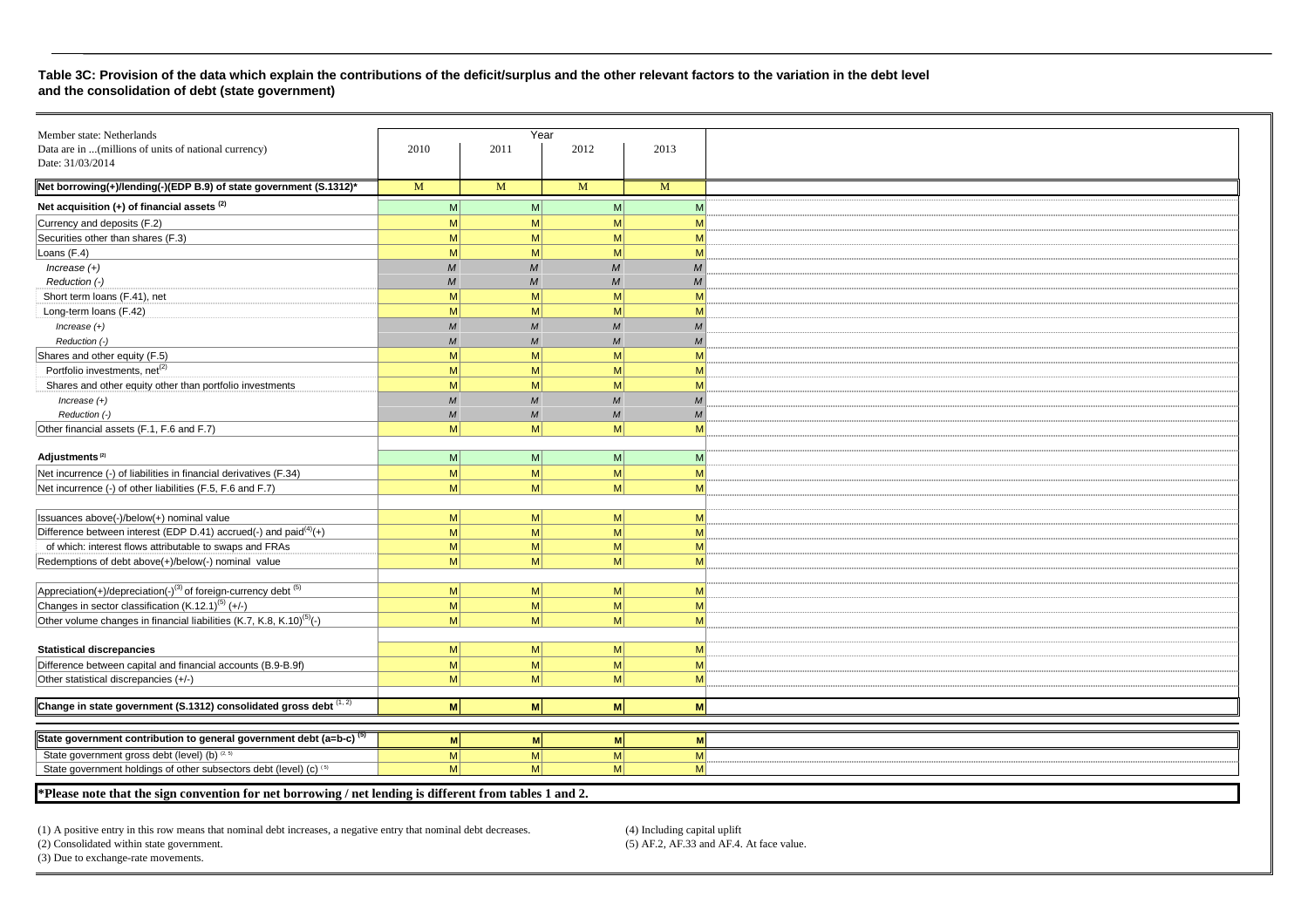#### **Table 3D: Provision of the data which explain the contributions of the deficit/surplus and the other relevant factors to the variation in the debt level and the consolidation of debt (local government)**

| Member state: Netherlands                                                              |           | Year           |           |                |
|----------------------------------------------------------------------------------------|-----------|----------------|-----------|----------------|
| Data are in  (millions of units of national currency)                                  | 2010      | 2011           | 2012      | 2013           |
| Date: 31/03/2014                                                                       |           |                |           |                |
|                                                                                        |           |                |           |                |
| Net borrowing(+)/lending(-)(EDP B.9) of local government (S.1313)*                     | 4,813     | 2,920          | 2,489     | 1,893          |
| Net acquisition $(+)$ of financial assets $(2)$                                        | 117       | $-550$         | $-485$    | 284            |
| Currency and deposits (F.2)                                                            | $-3,631$  | 268            | $-380$    | $-2,764$       |
| Securities other than shares (F.3)                                                     | 2,018     | 1,058          | $-518$    | $-2,309$       |
| Loans (F.4)                                                                            | 252       | $-2,105$       | $-1,092$  | 5,926          |
| Increase $(+)$                                                                         | 5,173     | 2,074          | 678       | 9,549          |
| Reduction (-)                                                                          | $-4,921$  | $-4,179$       | $-1,770$  | $-3,623$       |
| Short term loans (F.41), net                                                           | 1,035     | 124            | 245       | 5,730          |
| Long-term loans (F.42)                                                                 | $-783$    | $-2,229$       | $-1,337$  | 196            |
| Increase $(+)$                                                                         | 3,412     | 1,558          | $\Omega$  | 3,313          |
| Reduction (-)                                                                          | $-4,195$  | $-3,787$       | $-1,337$  | $-3,117$       |
| Shares and other equity (F.5)                                                          | $-287$    | $-670$         | 14        | 561            |
| Portfolio investments, net <sup>(2)</sup>                                              | $\Omega$  | 0              | 0         | $\overline{0}$ |
| Shares and other equity other than portfolio investments                               | $-287$    | $-670$         | 14        | 561            |
| $Increase (+)$                                                                         | $\Omega$  | $\overline{0}$ | 14        | 561            |
| Reduction (-)                                                                          | $-287$    | $-670$         | $\Omega$  | $\overline{0}$ |
| Other financial assets (F.1, F.6 and F.7)                                              | 1,765     | 899            | 1,491     | $-1,130$       |
|                                                                                        |           |                |           |                |
| Adjustments <sup>(2)</sup>                                                             | $-986$    | 352            | 111       | $-415$         |
| Net incurrence (-) of liabilities in financial derivatives (F.34)                      | 0         | 0              | 0         | $\overline{0}$ |
| Net incurrence (-) of other liabilities (F.5, F.6 and F.7)                             | $-957$    | 347            | 144       | 412            |
|                                                                                        |           |                |           |                |
| Issuances above(-)/below(+) nominal value                                              | 0         | 0              | 0         | $\overline{0}$ |
| Difference between interest (EDP D.41) accrued(-) and paid $(4)$ (+)                   | $\Omega$  | 0              | $\vert$ 0 | $\overline{0}$ |
| of which: interest flows attributable to swaps and FRAs                                | $\Omega$  | $\vert$ 0      | $\vert$ 0 | $\overline{0}$ |
| Redemptions of debt above(+)/below(-) nominal value                                    | $-46$     | 0              | $-20$     | $\overline{0}$ |
|                                                                                        |           |                |           |                |
| Appreciation(+)/depreciation(-) <sup>(3)</sup> of foreign-currency debt <sup>(5)</sup> | 17        | 5 <sup>1</sup> | $-13$     | $-27$          |
| Changes in sector classification (K.12.1) <sup>(5)</sup> (+/-)                         | 0         | 0              | 0         | $-800$         |
| Other volume changes in financial liabilities (K.7, K.8, K.10) <sup>(5)</sup> (-)      | $\Omega$  | $\Omega$       | $\vert$ 0 | $\overline{0}$ |
|                                                                                        |           |                |           |                |
| <b>Statistical discrepancies</b>                                                       | 0         | 0              | 0         |                |
| Difference between capital and financial accounts (B.9-B.9f)                           | $\vert$ 0 | 0              | 0         | $\overline{0}$ |
| Other statistical discrepancies (+/-)                                                  |           | $\Omega$       | $\Omega$  |                |
|                                                                                        |           |                |           |                |
| Change in local government (S.1313) consolidated gross debt (1, 2)                     | 3,944     | 2,722          | 2,115     | 1,763          |
|                                                                                        |           |                |           |                |
| Local government contribution to general government debt (a=b-c) <sup>(5)</sup>        | 45,660    | 47,866         | 50,024    | 46,918         |
| Local government gross debt (level) (b) as                                             | 48,938    | 51,660         | 53,775    | 55,538         |
| Local government holdings of other subsectors debt (level) (c) <sup>®</sup>            | 3,278     | 3,794          | 3,751     | 8.620          |

**\*Please note that the sign convention for net borrowing / net lending is different from tables 1 and 2.** 

(1) A positive entry in this row means that nominal debt increases, a negative entry that nominal debt decreases. (4) Including capital uplift

(2) Consolidated within local government.

 $(5)$  AF.2, AF.33 and AF.4. At face value.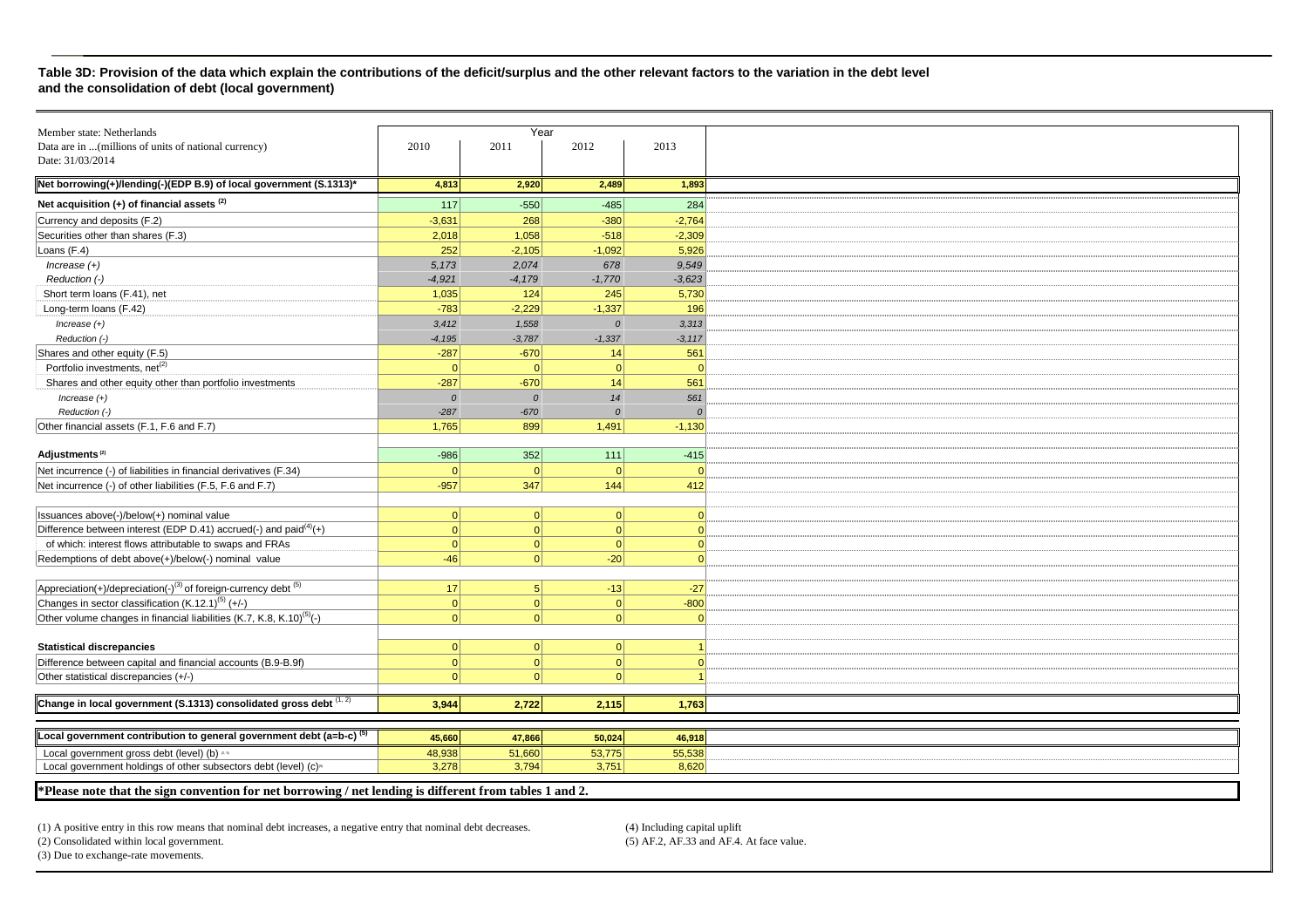#### **Table 3E: Provision of the data which explain the contributions of the deficit/surplus and the other relevant factors to the variation in the debt level and the consolidation of debt (social security funds)**

|                                                                                                                                        |                 | Year            |                 |                 |
|----------------------------------------------------------------------------------------------------------------------------------------|-----------------|-----------------|-----------------|-----------------|
| Member state: Netherlands<br>Data are in  (millions of units of national currency)                                                     | 2010            | 2011            | 2012            | 2013            |
| Date: 31/03/2014                                                                                                                       |                 |                 |                 |                 |
|                                                                                                                                        |                 |                 |                 |                 |
| Net borrowing(+)/lending(-)(EDP B.9) of social security funds (S.1314)*                                                                | 1,608           | 6,333           | 3,047           | 7,958           |
| Net acquisition (+) of financial assets <sup>(2)</sup>                                                                                 | $-1,533$        | $-4,052$        | 3,063           | $-1,151$        |
| Currency and deposits (F.2)                                                                                                            | $-54$           | $-19$           | $\Omega$        | $\Omega$        |
| Securities other than shares (F.3)                                                                                                     | $\overline{0}$  | $\Omega$        | $\Omega$        | $\Omega$        |
| Loans (F.4)                                                                                                                            | $-2,422$        | $-4,163$        | 2,861           | $-1,132$        |
| $Increase (+)$                                                                                                                         |                 |                 |                 |                 |
| Reduction (-)                                                                                                                          |                 |                 |                 |                 |
| Short term loans (F.41), net                                                                                                           | $-2,422$        | $-4,163$        | 2,861           | $-1,132$        |
| Long-term loans (F.42)                                                                                                                 | $\Omega$        | $\Omega$        | $\Omega$        | n               |
| $Increase (+)$                                                                                                                         |                 |                 |                 |                 |
| Reduction (-)                                                                                                                          |                 |                 |                 |                 |
| Shares and other equity (F.5)                                                                                                          | $\Omega$        | 0               | $\Omega$        | $\Omega$        |
| Portfolio investments, net <sup>(2)</sup>                                                                                              | $\Omega$        | 0               | $\Omega$        | $\Omega$        |
| Shares and other equity other than portfolio investments                                                                               | $\vert$ 0       | 0               | $\Omega$        | $\Omega$        |
| $Increase (+)$                                                                                                                         | $\Omega$        | $\mathcal{O}$   | $\Omega$        | $\Omega$        |
| Reduction (-)                                                                                                                          | $\mathcal{O}$   | $\mathcal{O}$   | $\mathcal{O}$   | $\overline{0}$  |
| Other financial assets (F.1, F.6 and F.7)                                                                                              | 943             | 130             | 202             | $-19$           |
|                                                                                                                                        |                 |                 |                 |                 |
| Adjustments <sup>(2)</sup>                                                                                                             | $-2,726$        | 828             | 1,512           | $-1,485$        |
| Net incurrence (-) of liabilities in financial derivatives (F.34)                                                                      | $\Omega$        | $\overline{0}$  | $\Omega$        |                 |
| Net incurrence (-) of other liabilities (F.5, F.6 and F.7)                                                                             | $-2,726$        | 828             | 1,512           | $-1,485$        |
|                                                                                                                                        |                 |                 |                 |                 |
| Issuances above(-)/below(+) nominal value                                                                                              | 0               | 0               | 0               | $\Omega$        |
| Difference between interest (EDP D.41) accrued(-) and paid $(4)$ (+)                                                                   | 0               | 0               | $\Omega$        | $\Omega$        |
| of which: interest flows attributable to swaps and FRAs                                                                                | 0               | $\overline{0}$  | $\overline{0}$  | $\overline{0}$  |
| Redemptions of debt above(+)/below(-) nominal value                                                                                    | $\Omega$        | $\Omega$        | $\Omega$        | $\Omega$        |
|                                                                                                                                        |                 |                 |                 |                 |
| $Appreciation(+)/deprecision(-)^{(3)}$ of foreign-currency debt $^{(5)}$                                                               | 0               | 0               | 0               | $\Omega$        |
| Changes in sector classification $(K.12.1)^{(5)}$ (+/-)                                                                                | 0               | 0               | 0               | $\Omega$        |
| Other volume changes in financial liabilities (K.7, K.8, K.10) <sup>(5)</sup> (-)                                                      | $\Omega$        | 0               | $\Omega$        | $\Omega$        |
|                                                                                                                                        |                 |                 |                 |                 |
| <b>Statistical discrepancies</b>                                                                                                       | 0               | 0               | $\Omega$        | $\Omega$        |
| Difference between capital and financial accounts (B.9-B.9f)                                                                           | $\vert$ 0       | 0               | $\Omega$        | $\Omega$        |
| Other statistical discrepancies (+/-)                                                                                                  | $\Omega$        | $\Omega$        | $\Omega$        | $\Omega$        |
|                                                                                                                                        |                 |                 |                 |                 |
| Change in social security (S.1314) consolidated gross debt $(1, 2)$                                                                    | $-2,651$        | 3,109           | 7,622           | 5,322           |
|                                                                                                                                        |                 |                 |                 |                 |
| Social security contribution to general government debt (a=b-c) <sup>(5)</sup>                                                         |                 |                 |                 |                 |
|                                                                                                                                        | 3,336           | 10,608          | 15,369          | 21,823          |
| Social security gross debt (level) (b) <sup>(2, 5)</sup><br>Social security holdings of other subsectors debt (level) (c) <sup>®</sup> | 12,769<br>9,433 | 15,878<br>5,270 | 23,500<br>8,131 | 28,822<br>6,999 |
|                                                                                                                                        |                 |                 |                 |                 |

**\*Please note that the sign convention for net borrowing / net lending is different from tables 1 and 2.** 

(1) A positive entry in this row means that nominal debt increases, a negative entry that nominal debt decreases. (4) Including capital uplift

(2) Consolidated within social security.

(5) AF.2, AF.33 and AF.4. At face value.